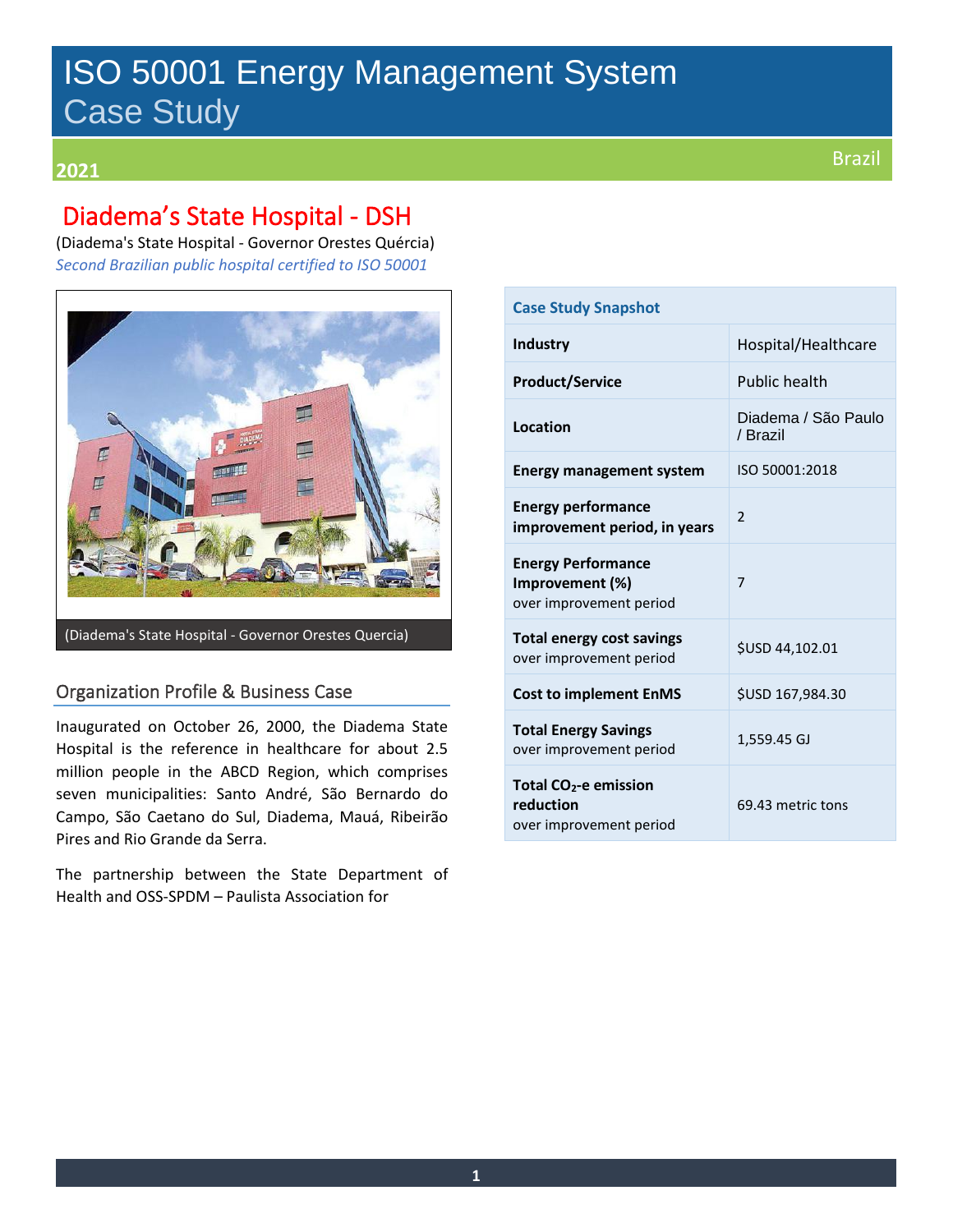Medicine Development aims to speed up administrative processes, with a budget based on quantitative and qualitative targets with strict control by the State.

In 2018, DSH awarded ISO 9001:2015, ISO 14001:2015, OHSAS 18001:2007, and ISO 50001:2011 certifications in order to add greater reliability to the services provided and ensure Compliance.

The DSH profile comprehends administrative and support activities in general and activities related to hospital medical care with regard to general surgeries, includes also Hospital Infection Control Commission (HICC), central sterile services department (CSSD), blood bank, Intensive Care Units (ICU), clinical care (outpatient clinic) and emergency, clinical analysis laboratory.

Engaged in continual improvement and increase the quality of its care, DSH works based on international excellence accreditation standards and successfully obtained its first certified recognition in 2003.

DSH keeps the Environmental Management Center since October/2010, whose main objective is to reduce the environmental impacts arising from DSH hospital processes. Environmental impacts mitigation is a priority for the organization since it is part of strategic planning. The continuous search for improvement has made DSH assume commitments to sustainability in a broader way locally, with participation in the Global Green and Healthy Hospitals, Health Care Climate Challenge, Energy Challenge, Waste Challenge, also seeking the quality certifications such as ISO 9001, ISO 14001, ISO 45001, ISO 50001, Green Kitchen, ONA III, and QMentum International.

The Diadema's State Hospital was awarded in 2009, 2010, 2011, 2012, 2013 and 2016 with the environmentally friendly award. With ISO 5001 implemented, there was recognition in 2018 and 2019 for the participation of the State Hospital of Diadema in the Global campaigns of "Waste Challenges" and "Climate Health Challenge".

Since 2014, the DSH has been recognized for its commitment to the Global Green and Healthy Hospitals.

All awards obtained by the Diadema's State Hospital are directly linked to ISO 50001, because from them we acquire awareness for the maintenance of certification.

In addition to these recognitions, DSH currently holds the following certifications:



#### Business Benefits

The EnMS implementation in the institution brought numerous benefits to the hospital, in relation to:

• Purchasing Processes acquiring better energy performance equipment;

• rational energy use through new electrical loads planning;

• Online electric energy consumption monitoring through software (Smartenergy), which can faster predict electricity consumption deviations, providing data for instantaneous actions;

• Greater visibility on volumetry related to the energy matrix;

• Clear identification in equipment with the highest energy consumption, enabling assertive actions to seek the most rational energy use;

• 13% reduction in natural gas consumption generating annual savings of USD 9,473.95; 16% reduction in electric energy consumption generating annual savings of USD 27,703.98;

61% reduction in diesel fuel consumption, generating annual savings of USD 6,924.08.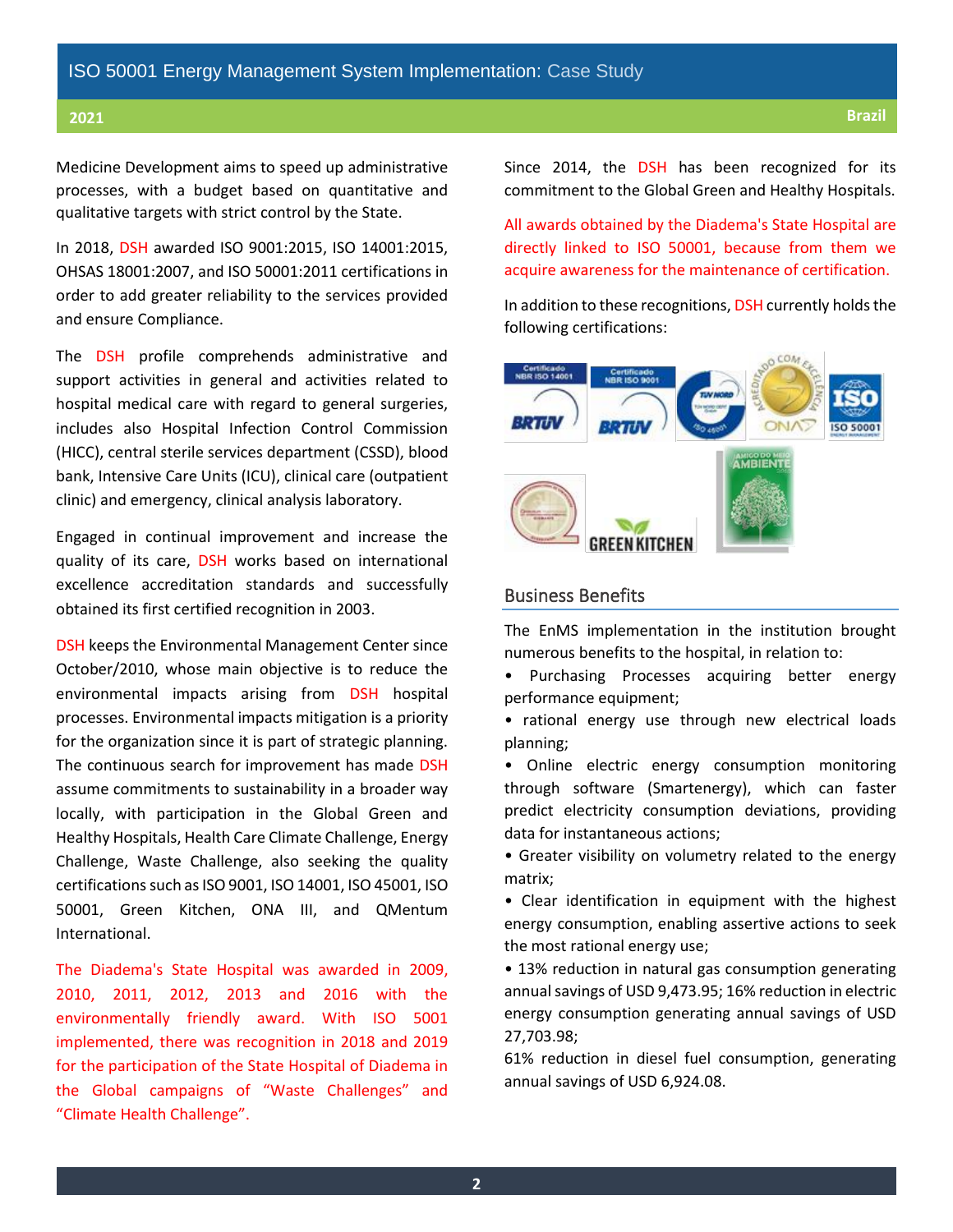In this case study, it's being considered 2019 for the Energy Baseline (EnB), when the DSH was IS0 50001:2018 certified. SPDM's Greenhouse Gas Inventories are carried out using the Intersectorial tool of the Brazilian GHG Protocol Program and the data considered are related to Scope 1 (direct emissions), Scope 2 (emissions with energy purchase) and Scope 3 emissions (partial – only the spreadsheet "Solid Waste from Operation").

The Diadema unit's GHG report shows a significant reduction in the 3 scopes, when we compare the results of 2019, 2020 (prepared in the advanced module)

#### • GHG emissions (tCO<sub>2</sub>e) - Total reduction: 17.1%.

The reductions were made possible through works whose objective was to exchange 40% of the air conditioning equipment for more energy-efficient models, which have less offensive refrigerant gas uses; a continuous sustainability education program for all hierarchical levels; the kitchen steam caldron replacement by the electric heating system; S500 by S10 diesel replacement, gasoline by ethanol replacement in flex vehicles, nitrous oxide partial replacement of by anesthetic gas 50% less pollutant in the humanized birth center (Kalinox), visual communication improvement aiming conscious consumption, waste evaluation sent for recycling, reverse logistics programs for chemical packaging.

#### Plan

This planning project has as purpose to present the Energy Management System at the DSH, considering 2019.

To analyze the use and consumption of energy at Diadema's State Hospital, a mapping of the equipment used and their respective consumption was carried out by Hospital Engineering, Clinical Engineering and Information Technology. In the absence of specific meters to verify the consumption of equipment, an estimate was made based on technical data of the equipment, taken by consulting manuals or

manufacturers, considering the installed power of the equipment multiplied by the time of monthly use.

With this, it was possible to verify the possible factors and variables that interfere with the SEU and the hospital's energy performance.

After surveying the consumption of all Hospital equipment and its representativeness as a whole, all equipment whose energy consumption (Electric, Natural Gas or Diesel Oil) is equal to or greater than 2% in relation to global consumption, due to their representation within the Hospital's global consumption and, consequently, in the energy performance of the DSH, the SEU listed must be involved in actions to reduce consumption, as well as awareness of the people involved (e.g. training of people related to maintenance, awareness of employees regarding the use of SEU).

The Energy Baseline (EnB) of the State Hospital of Diadema was established in order to allow the monitoring of the Hospital's energy performance and definition of corrective actions or improvements in this performance. The Energy Baseline was referred to and determined according to the Hospital's consumption history, and its change will only be carried out when there are significant changes in processes or services, such as the inclusion of new technologies, inclusion of new processes or structural changes in the building of the Hospital.

In addition, not only presenting the evolution of the DSH EnMS, which was certified according to the ISOs 50001:2011 requirements in 2018, but also the changes and other relevant points related to the certification migration following the ISOs 50001:2018 requirements, certified by an official external audit body, BRTUV, for the migration from ISO 50001:2011 to ISO 50001:2018, whose changings the standard fully meeting the requirements were recommended.

The Energy Management Team and Senior Management contributed to this accreditation by making resources available in time and ensuring everyone's engagement in the objective of keeping the EnMS assured, investing in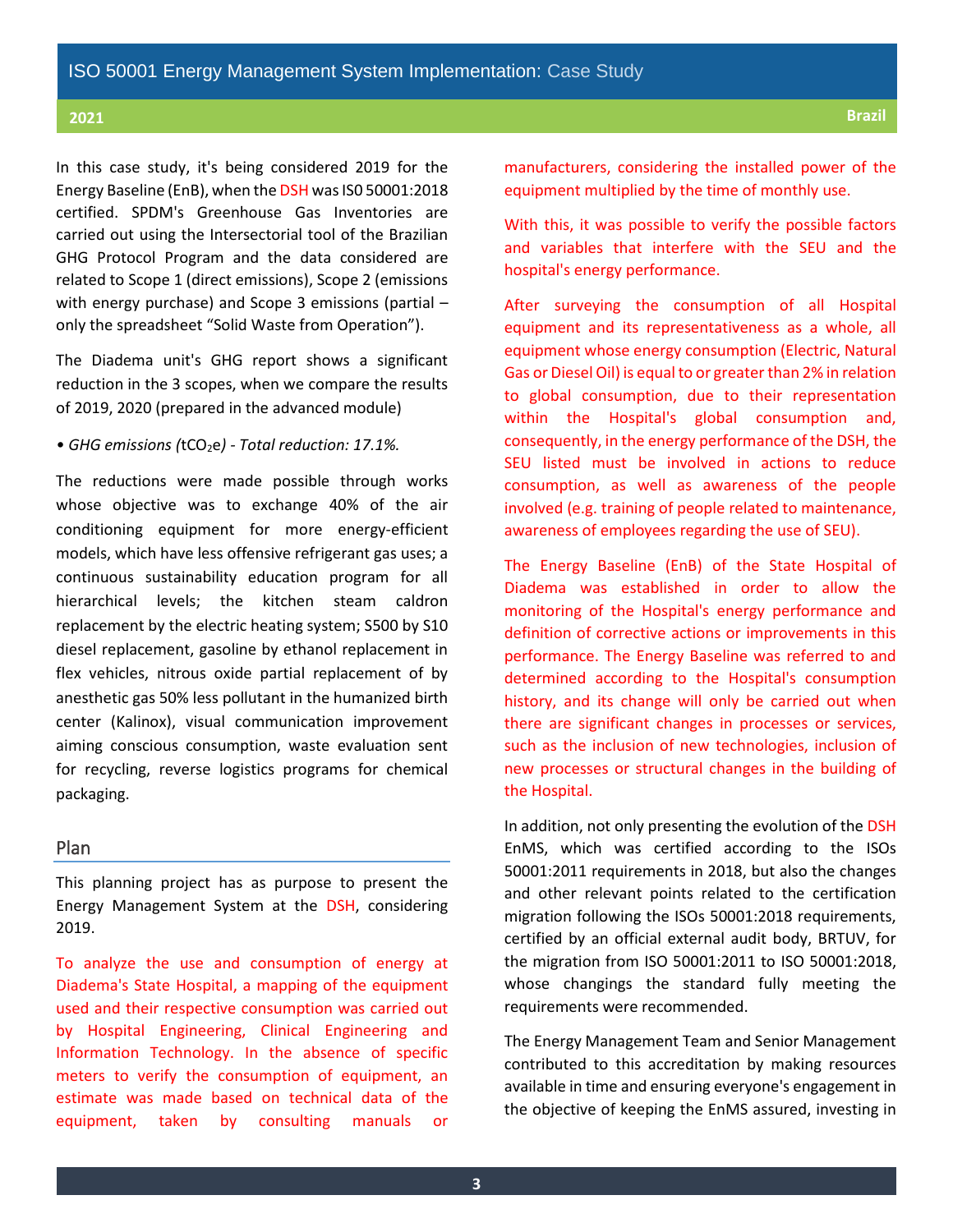new technologies, implementing quality management software and electrical loads monitoring.

The EnMS is constantly checking its results.

### Do, Check, Act

In 2018, the institution's Senior Management decided to adjust DSH processes and certify its Energy Management System, to bring positive contributions to the institution. In that same year, DSH obtained the international certification seal of ISO 50001:2011 and in 2019, adapted its processes in accordance with the new version (2018), becoming certified in the current standard of ISO 50001.

The certification in this standard had a positive impact on the institution and it provided excellent results, not limited to those listed below:

• Exchange of 3,500 conventional light bulbs for LED light bulbs;

• Refurbishment of diesel power generators;

• Update of electrical protection technology in the power substation;

• Online monitoring installation in significant energy use (SEU) equipments;

These actions provided 97,038 kWh of savings in one (01) year since implementation.

#### • **Contextualization**

HED obtained international recognition for its Energy Management System, and its processes compose a systematic summarized 05 (five) steps:

1 – Commitment: KPI's insertion (energy performance indicator, EnPI), data collection, and analysis related to the Energy Management System in the Institution's Strategic Planning.

2 – Expertise: Hiring a specialized and certified consultancy in matters related to the Energy Management System.

3 – Adequacy: Collection of energy consumption data; survey of energy generator equipment; adequacy and reformulation of hospital processes to the energy efficiency.

4 – Recognition: Hiring a certified, specialized, and recognized external body to assess the Energy Management System based on ISOs 50001 normative requirements.

5 – Excellence: Recognition and certification of Energy Management System obtained through ISO 50001 analysis of aderance.

#### • **Commitment**

The institution's expectation is to ensure the best energy performance in its operations.

After analyzing the energy review of the Diadema's State Hospital, we verified possibilities for improvement in the energy system, mostly the use of renewable energy resources, or other energy sources, initially we chose to change the lighting technology, replacing fluorescent lamps with LED technology, we replaced the Cooling Plant with conventional compressor technology, by another plant with INVERTER compressor technology, we carried out a general overhaul of the primary cabin system and generators, which gave us more reliability in the energy system, which immediately demonstrated an Immediate improvement in the energy system, we also prioritize awareness actions for all employees. So, we consider these our actions.

Keep employees committed, active, and aware of their environmental and corporate responsibility regarding rational energy use.

Improve energy performance by applying practices, projects and supporting the acquisition of products and services in order to improve energy efficiency.

#### • **Detailing**

The survey considered the data related to each source of energy used (Electricity, Natural Gas and Diesel Oil),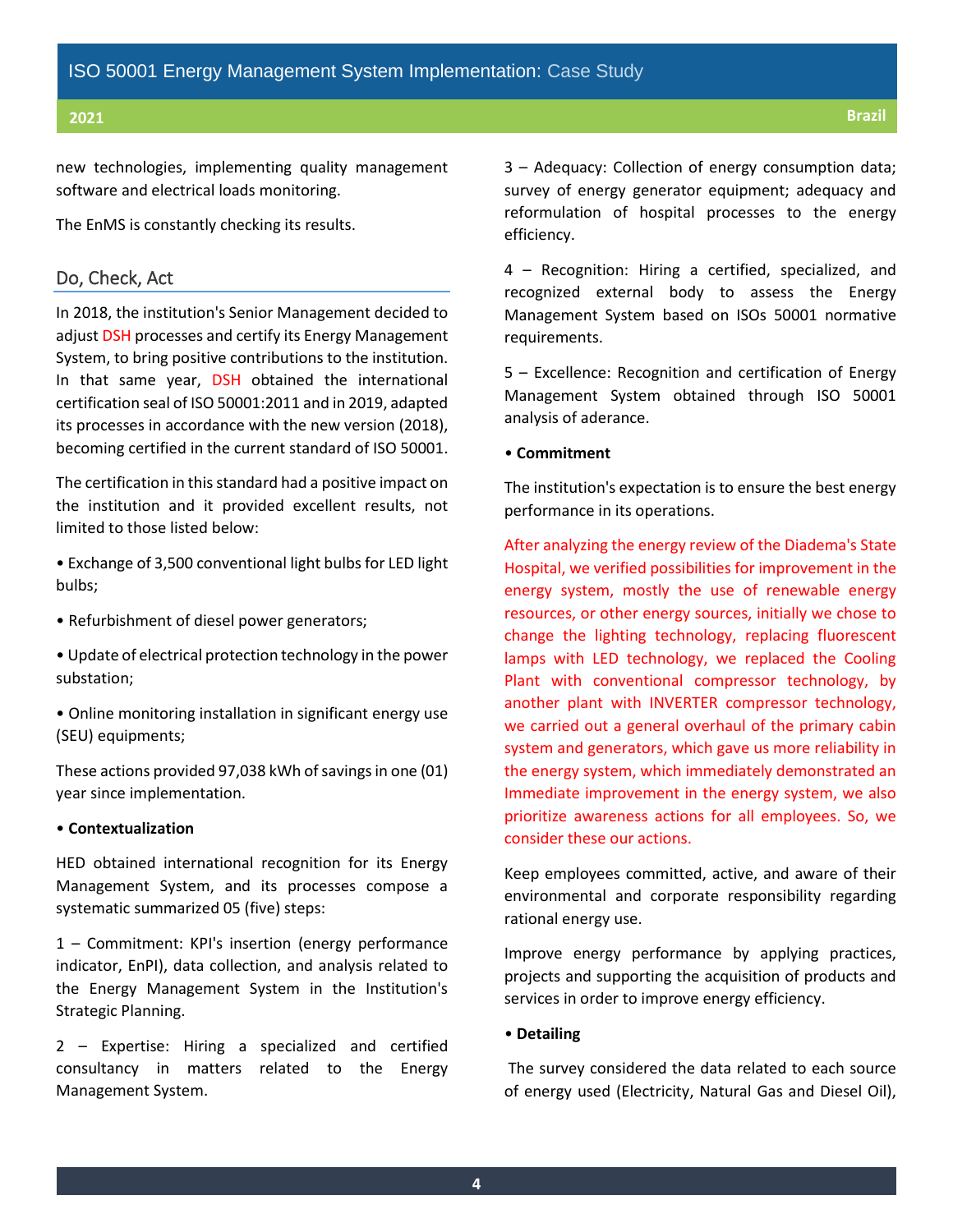consolidating the Hospital's global energy consumption given by the equation:

Global consumption =  $($  Electric cons. +  $\sum$  Natural Gas cons. + ∑ Diesel oil cons.) kWh

To carry out the energy review, it was considered consumption data for the last 3 years and the current one.

#### • **Energy Use and Consumption Analysis**

We currently use a demand analyzer software, Smartenergy.



#### Demand Controller

Based on the hospital production data, presented, and on the external ambient temperature data, and having knowledge of the SEUs, a comparison with the energy consumption, Data Analysis and Correlation was prepared.

- Global Consumption History: Comparison of global energy consumption between years;

- Global Energy Control: Presentation of global energy consumption in the current year and a Lower and Upper Confidence Limit Estimate based on the existing standard deviation;

- Electric Power Control: Presentation of electricity consumption in the current year and a Lower and Upper Confidence Limit Estimate based on the existing standard deviation;

- Natural Gas Control: Presentation of natural gas consumption in the current year and a Lower and Upper Confidence Limit Estimate based on the existing standard deviation;

- Diesel Oil Control: Presentation of diesel oil consumption in the current year and a Lower and Upper Confidence Limit Estimate based on the existing standard deviation.

#### • **Determination of Significant Energy Use (SEU)**

After surveying the consumption of all Hospital equipment and its representativeness as a whole, Significant Energy Use (SEU) was defined as all equipment whose energy consumption (Electric, Natural Gas or Diesel Oil) is equal to or greater than 2% in relation to the global consumption of HED.



SEU

|                               | <b>TOTAL</b> | Monthly<br>consumption 30<br>days (GJ) | Percentage<br>consumption |
|-------------------------------|--------------|----------------------------------------|---------------------------|
| significant energy use        | 2871         | 1.084.25                               | 67%                       |
| other significant energy uses | 4041         | 303.38                                 | 33%                       |

#### • **Determination of energy baseline (EnB)**

The Energy Baseline (EnB) of the State Hospital of Diadema was established in order to allow the monitoring of the Hospital's energy performance and definition of corrective actions or improvements in this performance. The LBE was referred to and determined according to the Hospital's consumption history, and its change will only be carried out when there are significant changes in processes or services, such as the inclusion of new technologies, inclusion of new processes or structural changes in the building of the Hospital. According to data collected, we chose to place the year 2019 as EnB, as it is the best year in terms of energy consumption.